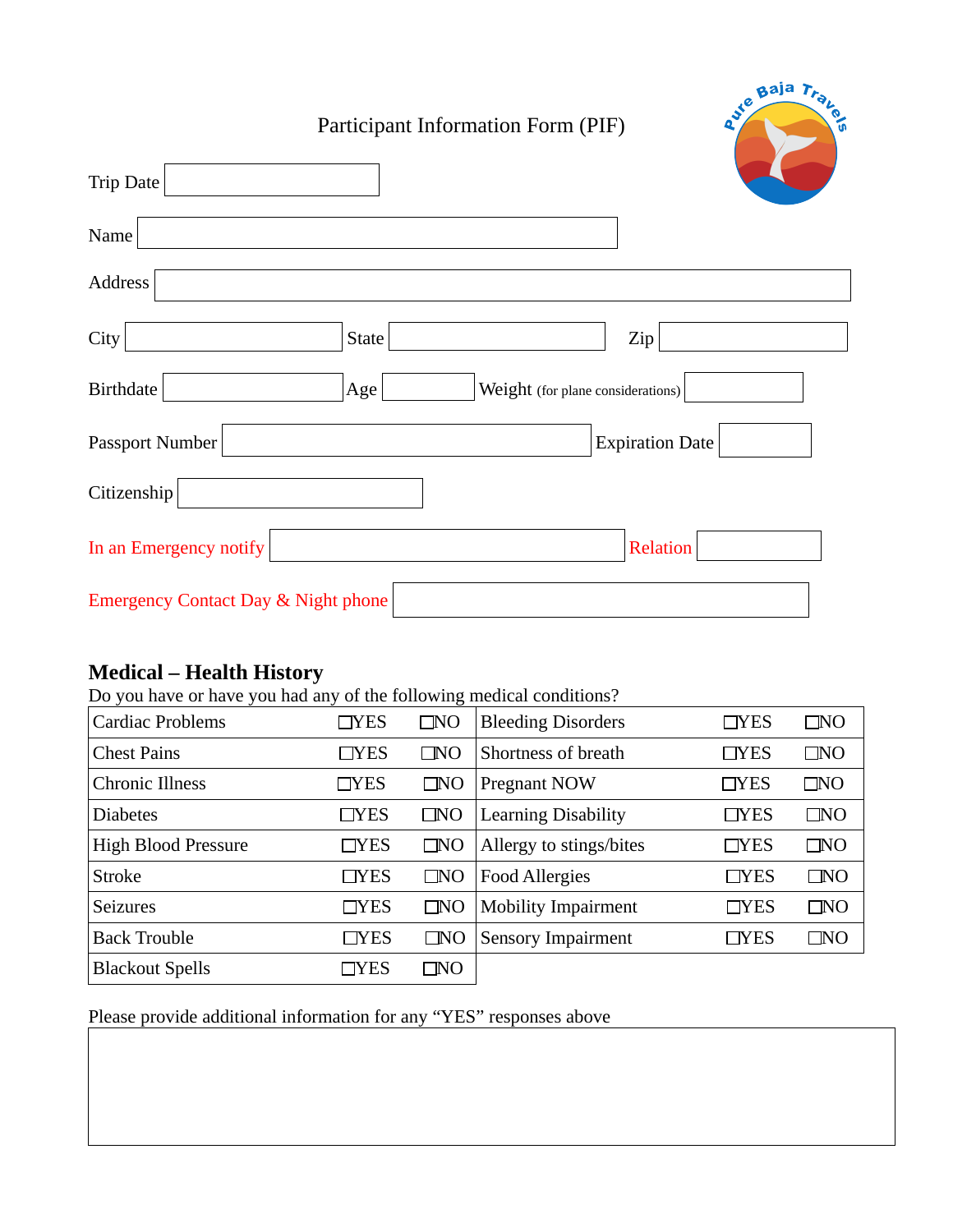Do you have any pertinent medical conditions that may affect you or others on the trip (other than listed above)?

How would you describe your general health?

List specific allergies and reactions (pollen, insect bites, foods, medications, clothing, etc)

Are you currently taking any prescription medications? If so, please list

List non-prescription medications taken regularly

Do you carry an epinephrine kit?  $\Box$  YES  $\Box$  NO If YES, where?

Any previous First Aid or lifesaving experience?  $\Box$  YES  $\Box$  NO